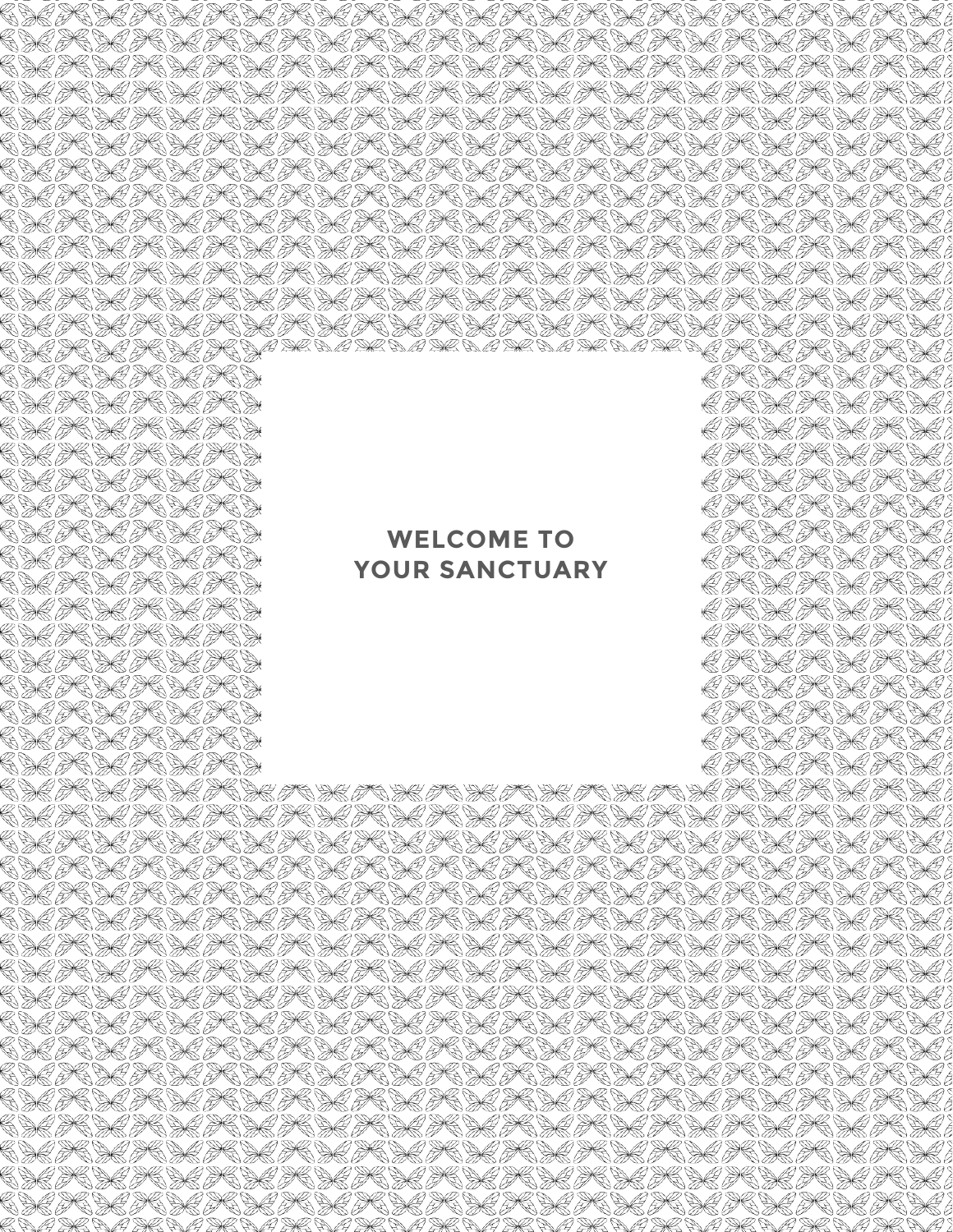# 01 **WELCOME TO YOUR SANCTUARY**

We're delighted to reopen the doors of El Encanto, A Belmond Hotel and warmly welcome you back to our iconic retreat in the Santa Barbara hills.

In light of the COVID-19 pandemic, we wish to reassure you that your safety and wellbeing are our highest priority. We have put careful new protocols in place, ensuring you can continue to enjoy the pleasures of our hideaway with confidence.

Look forward to discovering – or rediscovering – what guests have called "heaven on earth". Stroll through our tranquil gardens, soak up the breezy views of the American Riviera, and feast on California coastal cuisine. Stay on site to enjoy private training sessions, or head out to explore the glorious beaches, cycling trails and eclectic highlights of our wonderful destination.

We've outlined the main procedures regarding your stay below. For more information on Belmond's commitment to safe travel, please see https://www.belmond.com/legal/coronavirus.

We look forward to seeing you soon. Until then, stay safe, stay well, and stay curious!

Janis Clapoff, General Manager

### 02 **PRE-ARRIVAL & ARRIVAL**

#### FACE MASKS

Please bring your own face covering or mask to the Hotel. The Santa Barbara County Health Department no longer requires masks to be worn in public areas, restaurants, grocery stores, shops, and parks. Masks are optional for guests and visitors of the Hotel. We can provide a single-use disposable mask for any guest needing one. If you would like to purchase a durable, reusable cloth mask, visit our Spa Boutique on the lower level of the main building.

PARKING Valet parking will be provided for all guests.

#### CHECK-IN

Much of the check-in process will take place digitally. Once you arrive to El Encanto, please visit the front desk to retrieve your room keys and complete the check-in process. If there are other guests present, the valet will lead you to the Library/Lounge where you can wait comfortably until a front desk associate is available to assist you. Social distancing will be in effect, with signage displayed by the main entrances and in the lobby area.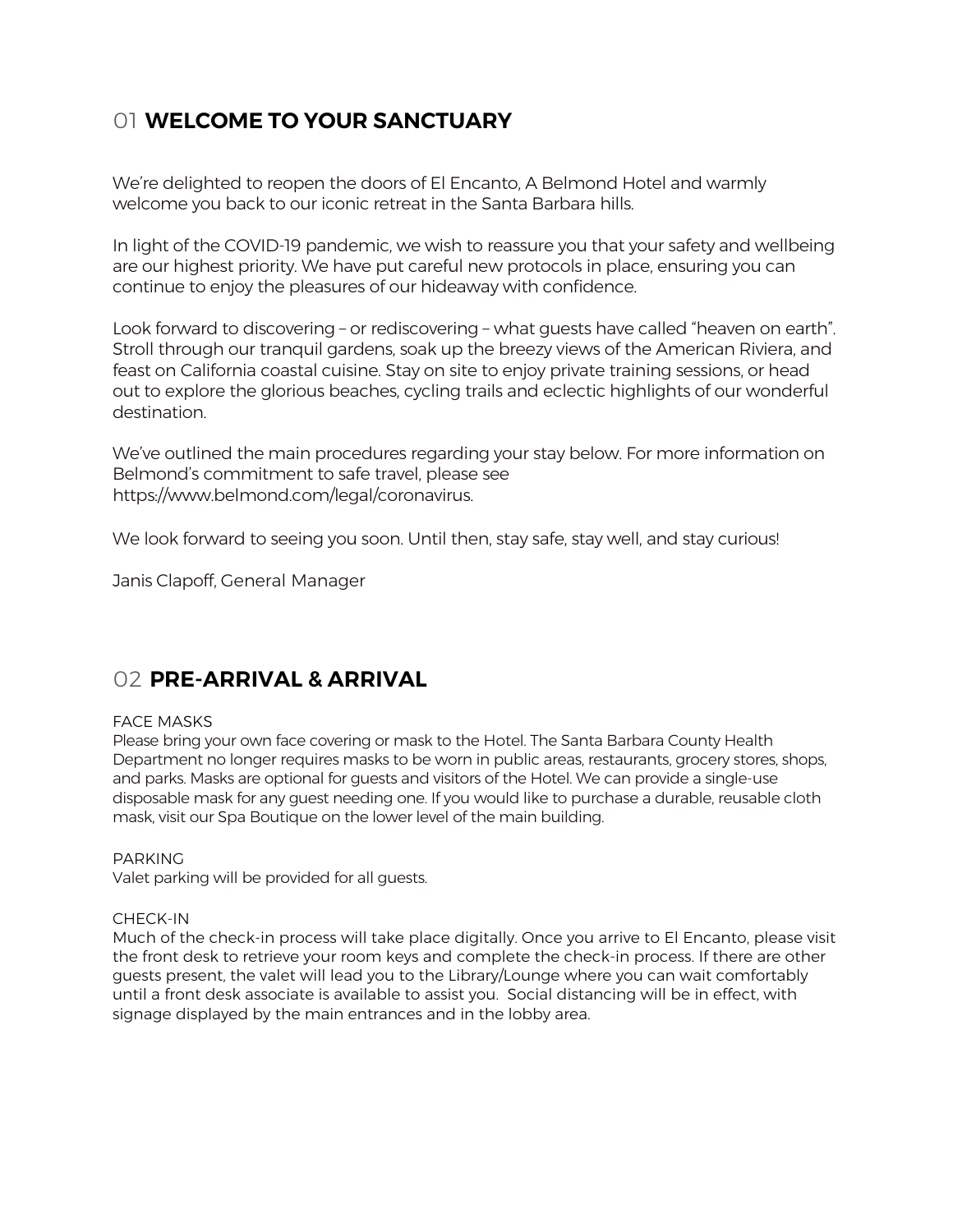# 03 **ACCOMMODATIONS**

#### CLEANLINESS

As you would expect, we remain uncompromising in our approach to cleanliness. We have collaborated with leading health and hygiene authorities to ensure our guests, employees and community are protected. Enhanced protocols have been implemented, which will be constantly reviewed to guarantee our even-higher standards are upheld.

#### IN-ROOM CARE PACKAGE

In your room, you'll find a selection of products provided in partnership with Salt Cave, a local Santa Barbara company that embraces the natural healing powers of pink Himalayan salts and organic essential oils. We hope you'll enjoy using the items – hand sanitizer, hand lotion, body scrub, bath salts, and healing salt crystal –during your stay, and feel free to take them home with you.

#### SERVICES ON REQUEST

Please request the following services if you would like them: mini-bar, complimentary tea, laundry service, magazines, and other additional housekeeping services. Housekeeping and turn down service will be provided throughout your stay, unless notified otherwise. We are encouraging guests to schedule their Housekeeping in advance with our Front Desk to ensure timely service.

### 04 **WINING & DINING**

#### RESTAURANT

Our outdoor terrace has been spaced according to the latest state and local guidelines regarding social distancing. You can browse our breakfast, lunch, and dinner menus on your smartphone via QR code, linked directly to our Dining page on our website. Single use printed menus are available on request.

#### IN-ROOM DINING

Our elaborate in-room dining menu allows you to savour specialties in the comfort of your room or on your outside terrace. You can also find additional menus, such as mini-bar and wine list, on our website under our Dining page.

#### PICNIC MENU

Go al fresco with our picnic menu, which offers a luscious array of fresh fruit, artisanal cheeses, local wines, California crafted salads, grain bowls, and gourmet sandwiches. Spread out on your private terrace or in one of our lush, open gardens, or head down the hill to the Historic Santa Barbara Mission and Rose Garden for an outdoor dining adventure.

#### PRIVATE DINING

On request, we can set up a beautiful private dining experience for you by our Lily Pond and Arbor, or in the seclusion of your garden bungalow terrace.